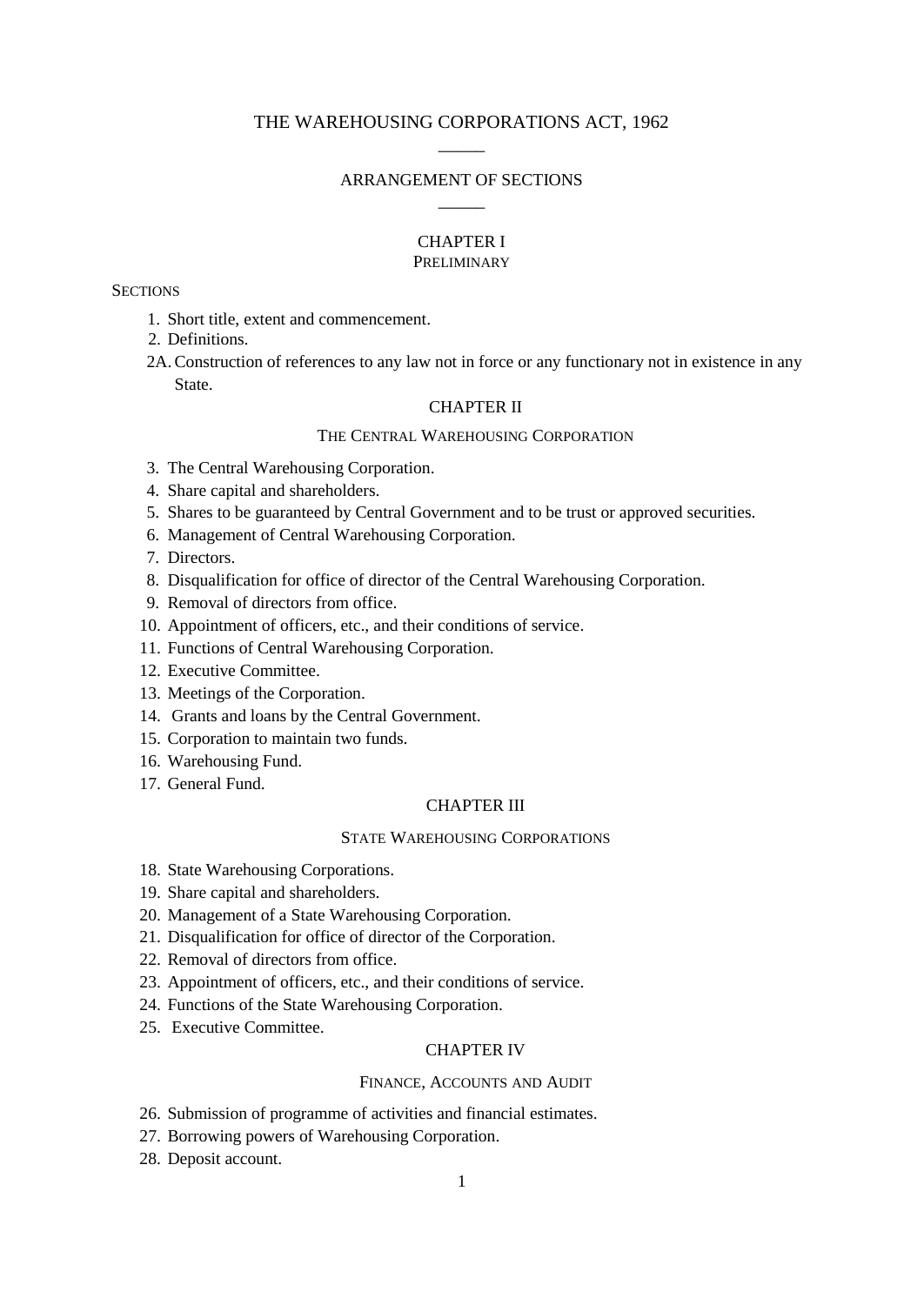**SECTIONS** 

- 29. Investment of funds.
- 30. Disposal of profits.
- 31. Accounts and audit of Warehousing Corporation.
- 31A. Returns and reports.

# CHAPTER V

## **MISCELLANEOUS**

- 32. Vacancies, etc., not to invalidate acts and proceedings of Warehousing Corporations.
- 33. Delegation.
- 34. Voting rights of shareholders.
- 35. Disputes between Central Warehousing Corporation and State Warehousing Corporation.
- 36. Declaration of fidelity and secrecy.
- 37. Indemnity of directors.
- 38. Offences.
- 39. Provisions relating to income-tax and super-tax.
- 40. Winding up of Warehousing Corporations.
- 41. Power to make rules.
- 42. Power of Warehousing Corporations to make regulations.
- 43. Repeal and savings.

THE SCHEDULE.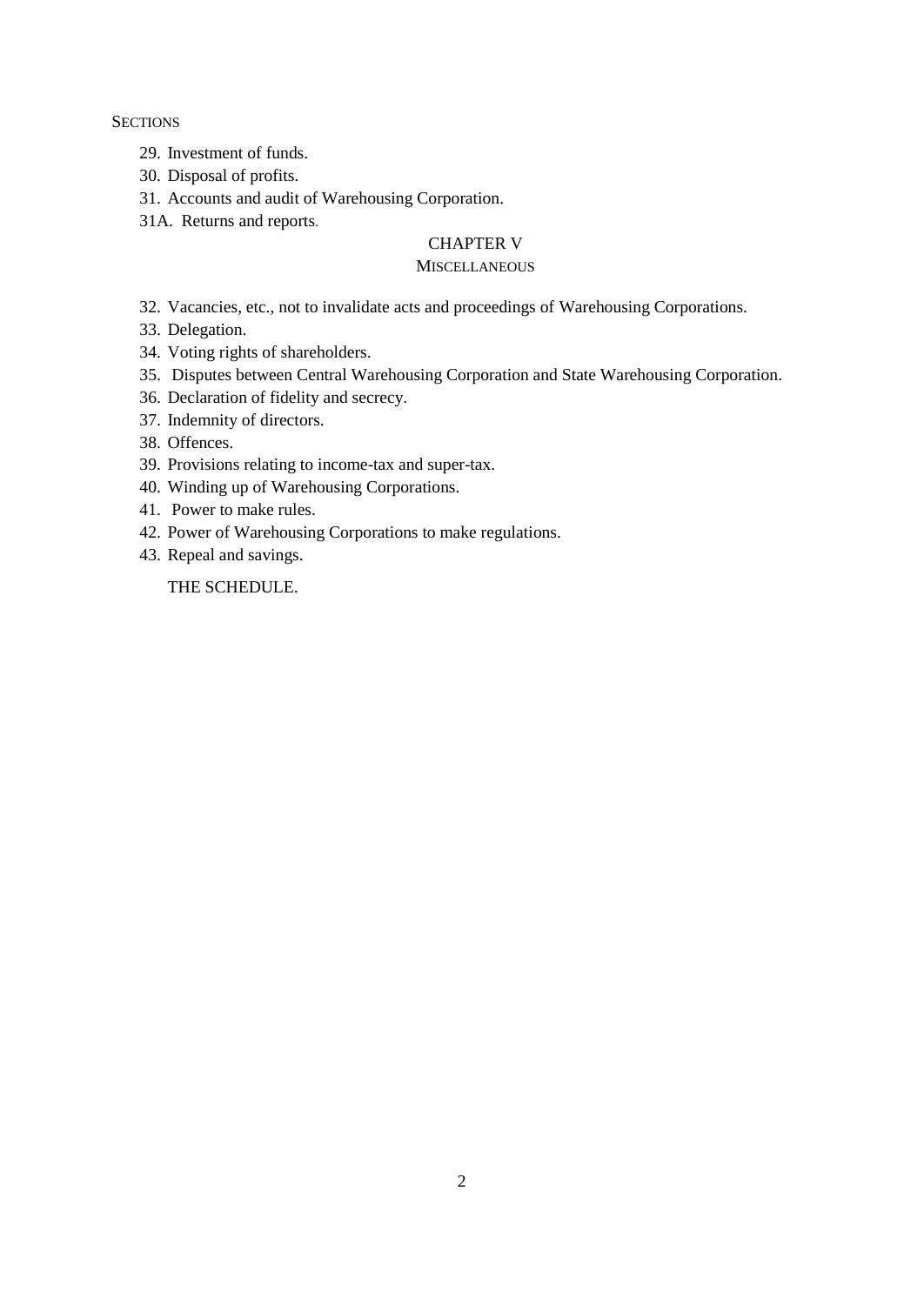## THE WAREHOUSING CORPORATIONS ACT, 1962

## ACT NO. 58 OF 1962

[19*th December*, 1962.]

An Act to provide for the incorporation and regulation of corporations for the purpose of warehousing of agricultural produce and certain other commodities and for matters connected therewith.

BE it enacted by Parliament in the Thirteenth Year of the Republic of India as follows:—

## CHAPTER I

#### **PRELIMINARY**

**1. Short title, extent and commencement.**—(*I*) This Act may be called the Warehousing Corporations Act, 1962.

(2) It extends to the whole of India  $1**$ .

 $(3)$  It shall come into force on such date<sup>2</sup> as the Central Government may, by notification in the Official Gazette, appoint.

**2. Definitions**.―In this Act, unless the context otherwise requires,―

- (*a*) "agricultural produce" means any of the following classes of commodities, namely:―
	- (*i*) foodstuffs, including edible oil-seeds;
	- (*ii*) cattle fodder, including oil-cakes and other concentrates;
	- (*iii*) raw cotton, whether ginned or unginned, and cotton seed;
	- (*iv*) raw jute; and
	- (*v*) vegetable oils;

(*b*) "appropriate Government" means in relation to the Central Warehousing Corporation, the Central Government, and in relation to a State Warehousing Corporation, the State Government;

(*c*) "Central Warehousing Corporation" means the Central Warehousing Corporation established under section 3;

(*d*) "co-operative society" means a society registered or deemed to be registered under the Cooperative Societies Act, 1912 (2 of 1912), or under any other law with respect to co-operative societies for the time being in force in any State, which is engaged in the processing, marketing, storage, export or import of agricultural produce or any notified commodity or in insurance business and includes a co-operative land mortgage bank;

 $3[(dd)$  "nationalised bank" means a corresponding new bank specified in the First Schedule to the Banking Companies (Acquisition and Transfer of Undertakings) Act, 1970 (5 of 1970); <sup>4</sup>[or a corresponding new bank specified in the First Schedule to the Banking Companies (Acquisition and Transfer of Undertakings) Act, 1980 (40 of 1980).]

<sup>1</sup> The words "except the State of Jammu and Kashmir" omitted by Act 37 of 1989, s. 2 (w.e.f. 22-10-1989).

<sup>2. 18</sup>th March, 1963; *vide* notification No. G.S.R. 463, dated 16th March, 1963, see Gazette of India, Extraordinary, Pt. II, sec. 3 (*i*).

This Act shall, in its application to the States specified in the Schedule to Act 20 of 1965, have effect as if in clause (*e*) of section 2 the words and figures "being a commodity with respect to which Parliament has power to make laws by virtue of entry 33 in List III in the Seventh Schedule to the Constitution" had been omitted: *vide* Act 20 of 1965, s. 2 (w.e.f. 27-11-1965).

<sup>3.</sup> Ins. by Act 42 of 1976, s. 2 (w.e.f. 24-3-1976).

<sup>4.</sup> Added by Act 37 of 1989, s. 3 (w.e.f. 22-10-1989).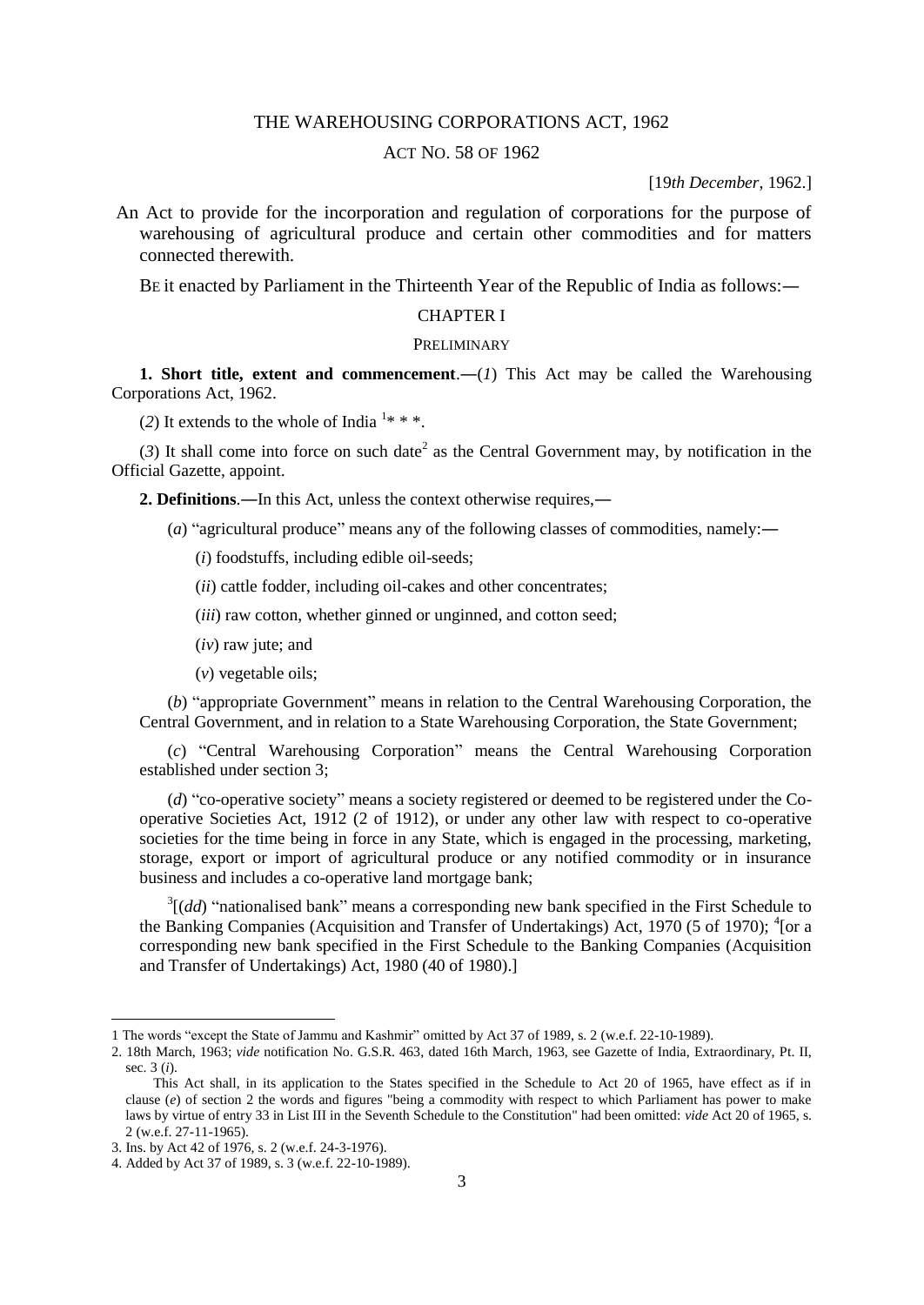(*e*) "notified commodity" means any commodity (other than agricultural produce) which the Central Government may, by notification in the Official Gazette, declare to be a notified commodity for the purposes of this Act, being a commodity with respect to which Parliament has power to make laws by virtue of entry 33 in List III in the Seventh Schedule to the Constitution;

(*f*) "prescribed" means prescribed by rules made under this Act;

(*g*) "recognised association" means an association which is for the time being recognised by the Central Government under section 6 of the Forward Contracts (Regulation) Act, 1952 (74 of 1952);

(*h*) "Reserve Bank" means the Reserve Bank of India constituted under the Reserve Bank of India Act, 1934 (2 of 1934);

(*i*) "scheduled bank" means a bank for the time being included in the Second Schedule to the Reserve Bank of India Act, 1934 (2 of 1934)<sup>1</sup>[, and includes a nationalised bank];

(*j*) "State Bank" means the State Bank of India constituted under the State Bank of India Act, 1955 (23 of 1955);

(*k*) "State Warehousing Corporation" means a Warehousing Corporation for a State established or deemed to be established under this Act;

(*l*) "Warehousing Corporation" means a Warehousing Corporation established or deemed to be established under this Act; and

(*m*) "year" means the financial year.

2 [**2A. Construction of references to any law not in force or any functionary not in existence in any State.**— Any reference in this Act to any law which is not in force, or any functionary not in existence, in any State, shall, in relation to that State, be construed as a reference to the corresponding law in force, or the corresponding functionary in existence, in that State.]

#### CHAPTER II

## THE CENTRAL WAREHOUSING CORPORATION

**3. The Central Warehousing Corporation.**—(*1*) With effect from such date as the Central Government may, by notification in the Official Gazette, specify in this behalf, the Central Government shall establish a Corporation by the name of the Central Warehousing Corporation which shall be a body corporate having perpetual succession and a common seal with power to acquire, hold and dispose of property and to contract, and may, by the said name, sue and be sued.

(2) The head-office of the Central Warehousing Corporation shall be at New Delhi<sup>3</sup> [or at such other place as the Central Government may, by notification in the Official Gazette, specify].

**4. Share capital and shareholders**.―(*1*) The authorised share capital of the Central Warehousing Corporation shall be twenty crores of rupees divided into two hundred thousand shares of the face value of one thousand rupees each; any shares remaining to be issued may be issued, with the sanction of the Central Government from time to time, as and when the Central Warehousing Corporation may deem fit:

<sup>4</sup>[Provided that the Central Government may, from time to time, by order notified in the Official Gazette, increase the authorised share capital of the Central Warehousing Corporation to such extent and in such manner as that Government may determine.]

<sup>1.</sup> Ins. by Act 42 of 1976, s. 2 (w.e.f. 24-3-1976).

<sup>2.</sup> Ins. by Act 37 of 1989, s. 4 (w.e.f. 22-10-1989).

<sup>3.</sup> Ins. by Act 34 of 1963, s. 2 (w.e.f. 22-9-1963).

<sup>4.</sup> The proviso ins. by Act 42 of 1976, s. 3 (w.e.f. 24-3-1976).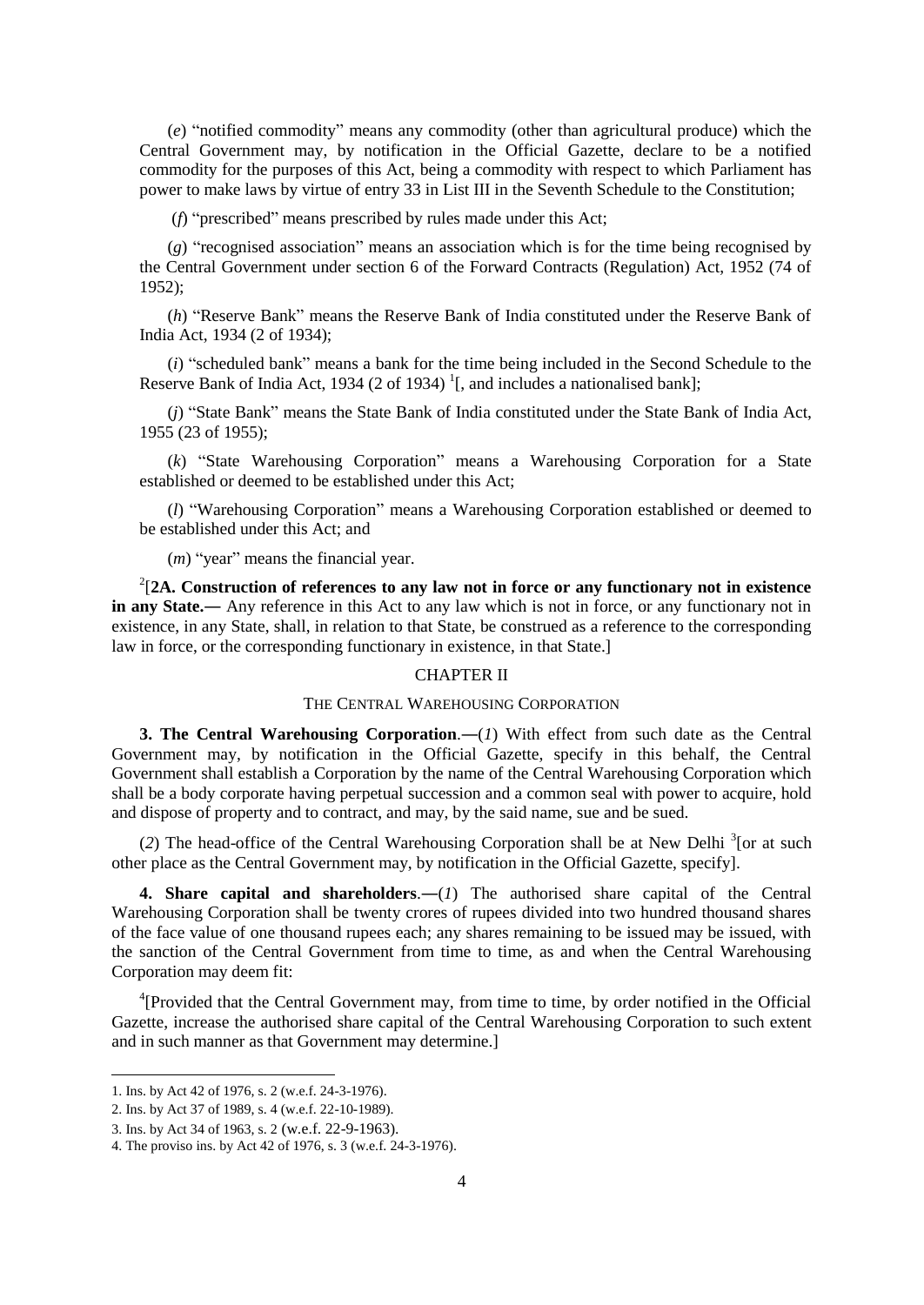(*2*) <sup>1</sup> [The Central Government shall, after due appropriation made by Parliament by law for the purpose,] subscribe for forty per cent. of the share capital issued at any time and the remaining sixty per cent. of the share capital may be subscribed for, within such period and in such proportion as may be specified by the Central Government, by the following institutions, namely:―

(*a*) the State Bank;

(*b*) other scheduled banks;

(*c*) co-operative societies;

(*d*) insurance companies, investment trusts and other financial institutions;

(*e*) recognised associations and companies dealing in agricultural produce or any notified commodity.

(*3*) If any portion of the sixty per cent. of the share capital referred to in sub-section (*2*) remains unallotted, it may be subscribed for by the Central Government and the State Bank in such proportion as may be agreed upon between them and in default of such agreement, as may be determined by the Central Government.

(*4*) The shares of the Central Warehousing Corporation shall not be transferable except to the Central Government, <sup>2</sup>[the State Bank or any other scheduled bank], any insurance company, any investment trust or other financial institution or any co-operative society or any recognised association or company dealing in agricultural produce or any notified commodity, in accordance with the regulations made by the Central Warehousing Corporation under this Act.

**5. Shares to be guaranteed by Central Government and to be trusted or approved securities**.―(*1*) The shares of the Central Warehousing Corporation shall be guaranteed by the Central Government as to the repayment of the principal and the payment of the annual dividend at such minimum rate as may be fixed by the Central Government, by notification published in the Official Gazette, at the time of the issue of the shares.

(*2*) Notwithstanding anything contained in the Acts mentioned in this sub-section, the shares of the Central Warehousing Corporation shall be deemed to be included among the securities enumerated in section 20 of the Indian Trusts Act, 1882 (2 of 1882), and also to be approved securities for the purpose of the Insurance Act, 1938 (4 of 1938) and the Banking Companies Act, 1949 (10 of 1949).

**6. Management of Central Warehousing Corporation**.― (*1*) The general superintendence and management of the affairs and business of the Central Warehousing Corporation shall vest in a board of directors who, with the assistance of an Executive Committee and a managing director, may exercise all the powers and discharge all the functions which may be exercised or discharged by the Central Warehousing Corporation under this Act.

(*2*) The board of directors shall act on business principles having regard to public interest and shall be guided by such instructions on questions of policy as may be given to them by the Central Government.

(*3*) If any doubt arises as to whether a question is or is not a question of policy, the decision of the Central Government shall be final.

**7. Directors**.―(*1*) The board of directors referred to in section 6 shall consist of the following, namely:―

(*a*) six directors to be nominated by the Central Government;

<sup>1.</sup> Subs. by Act 42 of 1976, s. 3, for "The Central Government shall" (w.e.f. 24-3-1976). 2. Subs. by s. 3, *ibid*., for "the State Bank, any scheduled bank" (w.e.f. 24-3-1976).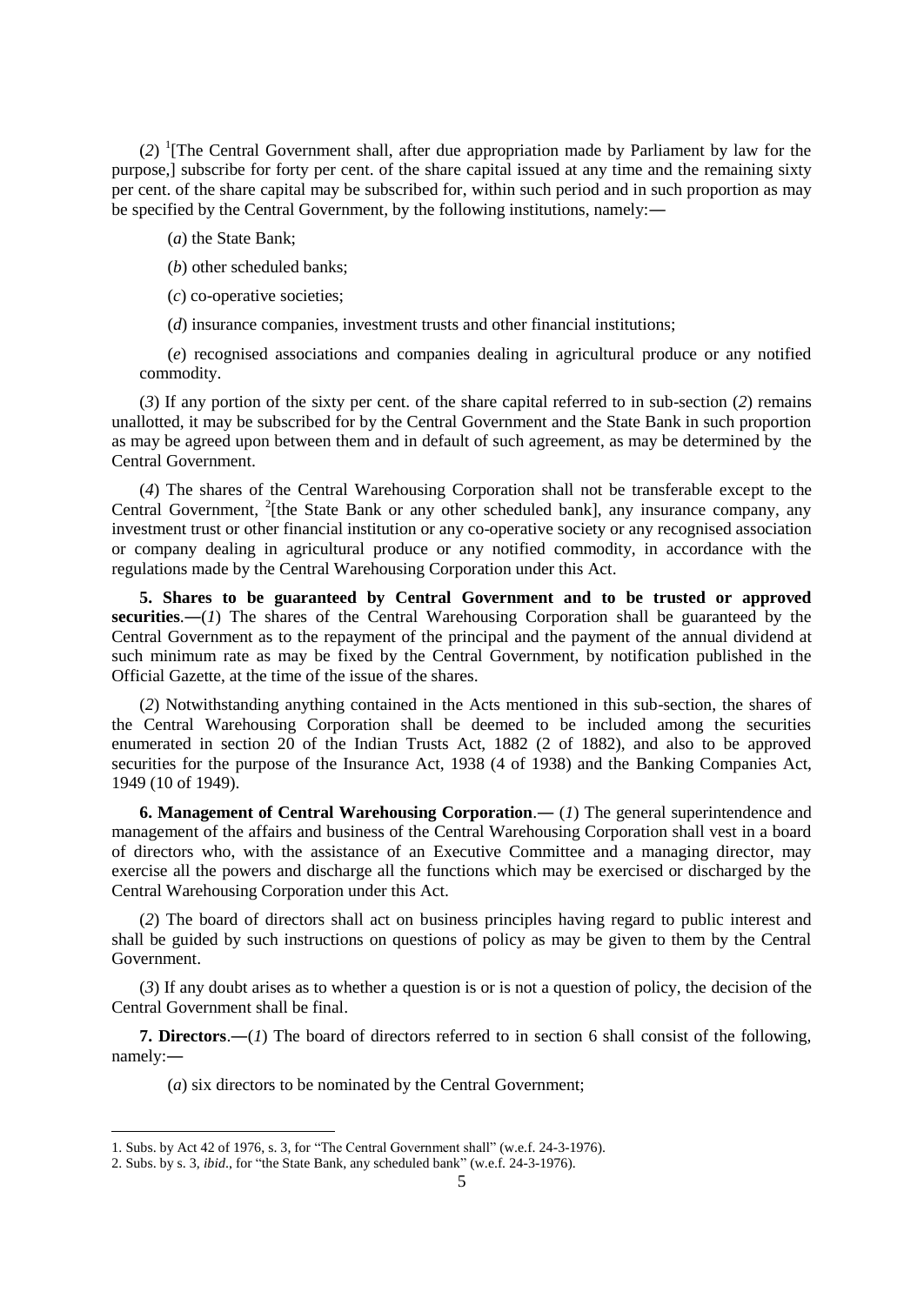$1_{\ast}$  $*$   $*$   $*$   $*$   $*$   $*$ 

(*c*) one director to be nominated by the State Bank;

(*d*) one director to be elected by other scheduled banks;

(*e*) one director to be elected by co-operative societies;

(*f*) one director to be elected by insurance companies, investment trusts and other financial institutions, recognised associations and companies dealing in agricultural produce or notified commodities;

 $2^2$ [*(ff*) three directors to be appointed by the Central Government;]

(*g*) a managing director, appointed by the Central Government in consultation with the directors referred to in clauses (*a*) to (*f*):

Provided that the three directors to be elected under clauses (*d*), (*e*) and (*f*) may, for the first constitution of the board of directors, be nominated by the Central Government in such manner as to give representation to each class of institutions (whether they have become shareholders of the Corporation or not) referred to in those clauses, but a director so nominated shall hold office only until he is replaced by a director elected as provided in that clause, and the director so elected shall hold office only for so long as the director replaced would have held office had he not been replaced.

(*2*) The directors referred to in clauses (*d*), (*e*) and (*f*) of sub-section (*1*) shall be elected in the prescribed manner.

(*3*) If, within the period prescribed in this behalf, or within such further period as the Central Government may allow, the institutions referred to in clause (*d*) or clause (*e*) or clause (*f*) of sub-section (*1*) fail to elect a director, the Central Government may nominate a director to fill the vacancy.

(4) The board of directors shall have a Chairman  $3***$  who shall be appointed by the Central Government from among the directors.

 $^{2}$ [(4A) The directors appointed under clause (*ff*) of sub-section (*1*) shall be entitled to receive such salary and allowances as the Central Warehousing Corporation may, with the approval of the Central Government, determine.]

(*5*) The managing director shall—

(*a*) exercise such powers and perform such duties as the board of directors or the Central Warehousing Corporation may entrust or delegate to him; and

(*b*) receive such salary and allowances as the Central Warehousing Corporation may, with the approval of the Central Government, fix.

(*6*) The directors of the Central Warehousing Corporation other than the managing director shall be entitled to receive by way of remuneration such sums as the Central Warehousing Corporation may, with the approval of the Central Government, fix:

Provided that no official director shall be entitled to receive any remuneration other than the allowances, if any, admissible to him under the rules regulating his conditions of service.

(*7*) The term of office of, and the manner of filling casual vacancies among, the directors shall be such as may be prescribed.

<sup>1.</sup> Clause (*b*) omitted by Act 45 of 2005, s. 2 (w.e.f. 15-11-2005).

<sup>2.</sup> Ins. by s. 2, *ibid*. (w.e.f. 15-11-2005).

<sup>3.</sup> The words "and a Vice-Chairman" omitted by s. 2, *ibid*. (w.e.f. 15-11-2005).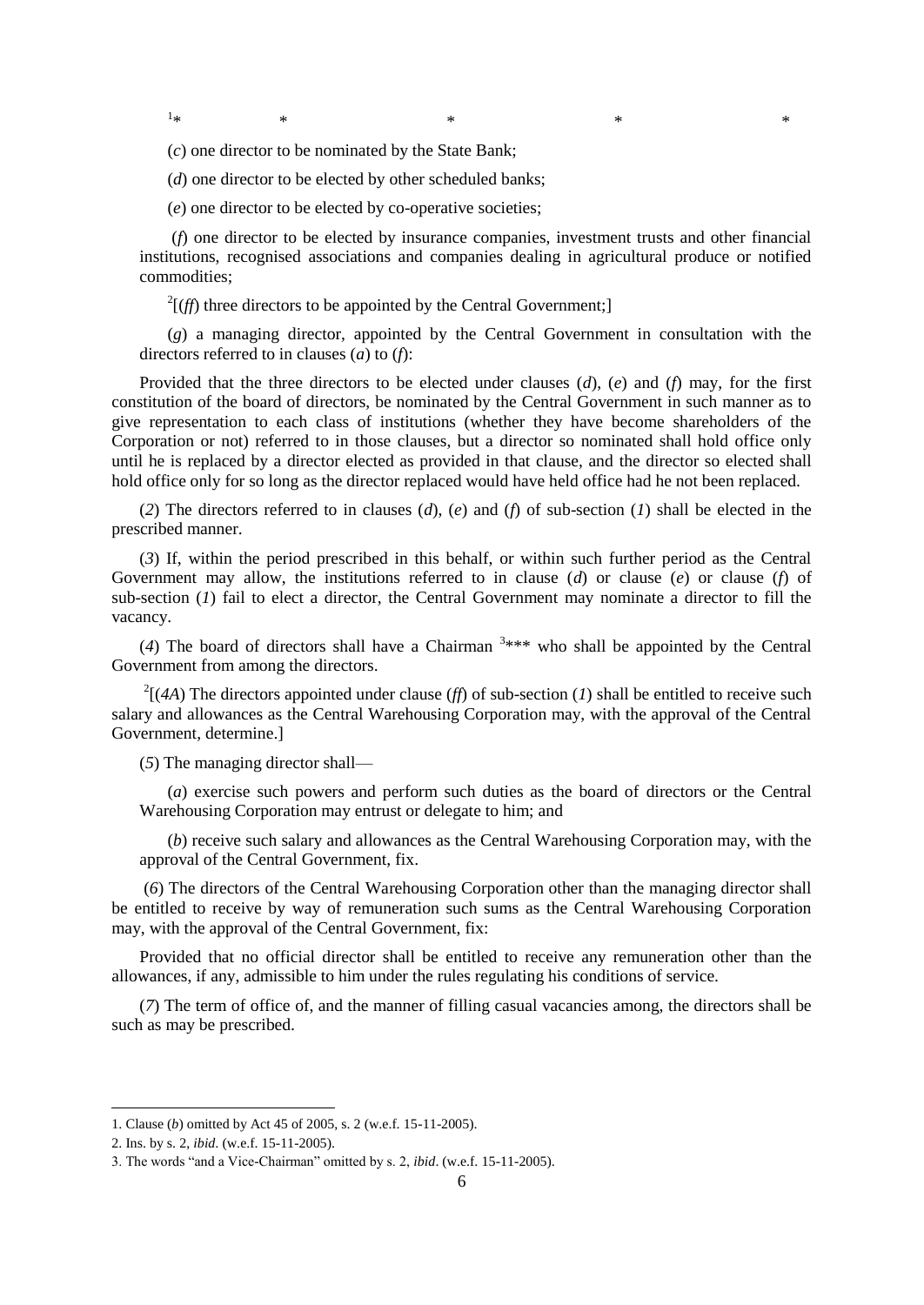**8. Disqualification for office of Director of the Central Warehousing Corporation**.―A person shall be disqualified for being chosen as, and for being, a director of the Central Warehousing Corporation—

(*i*) if he is found to be a lunatic or becomes of unsound mind; or

(*ii*) if he is, or at any time has been, adjudicated insolvent or has suspended payment of his debts or has compounded with his creditors; or

(*iii*) if he is or has been convicted of any offence involving moral turpitude and sentenced in respect thereof to imprisonment for not less than six months, unless a period of five years has elapsed from the date of expiry of the sentence; or

(*iv*) if he has been removed or dismissed from the service of Government or a Corporation owned and controlled by the Government; or

(*v*) except in the case of <sup>1</sup>[the directors appointed under clause (*ff*) of sub-section (*1*) of section 7 and the managing director], if he is a salaried official of the Central Warehousing Corporation or any State Warehousing Corporation; or

(*vi*) if he is personally interested in any subsisting contract made with, or in any work being done for the Central Warehousing Corporation except as a shareholder (other than a director) in any public company as defined in the Companies Act, 1956 (1 of 1956):

Provided that where any such person is a shareholder, he shall disclose to the Central Warehousing Corporation the nature and extent of shares held by him in such company.

**9. Removal of directors from office.**—(*1*) The Central Government may, at any time in consultation with the Central Warehousing Corporation, remove the managing director from office after giving him a reasonable opportunity of showing cause against the proposed removal.

(*2*) The board of directors may remove from office any director who—

(*a*) is or has become subject to any of the disqualifications mentioned in section 8; or

(*b*) is absent without leave of the board of directors for more than three consecutive meetings of the board without cause sufficient in the opinion of the board, to exonerate his absence.

**10. Appointment of officers, etc., and their conditions of service**.―(*1*) The Central Warehousing Corporation may appoint such officers and other employees as it considers necessary for the efficient performance of its functions.

(*2*) Every person employed by the Central Warehousing Corporation under this Act shall be subject to such conditions of service and shall be entitled to such remuneration as may be determined by regulations made by the Corporation under this Act.

**11. Functions of Central Warehousing Corporation**.―Subject to the provisions of this Act, the Central Warehousing Corporation may—

(*a*) acquire and build godowns and warehouses at such suitable places in India  $2$ [ or aboard] as it thinks fit;

(*b*) run warehouses for the storage of agricultural produce, seeds, manures, fertilizers, agricultural implements and notified commodities offered by individuals, co- operative societies and other institutions;

(*c*) arrange facilities for the transport of agricultural produce, seeds, manures, fertilizers, agricultural implements and notified commodities to and from warehouses;

(*d*) subscribe to the share capital of a State Warehousing Corporation;

<sup>1.</sup> Subs. by Act 45 of 2005, s. 3, for "the managing director" (w.e.f. 15-11-2005).

<sup>2.</sup> Ins. by Act 23 of 2001, s. 2 (w.e.f. 1-11-2001).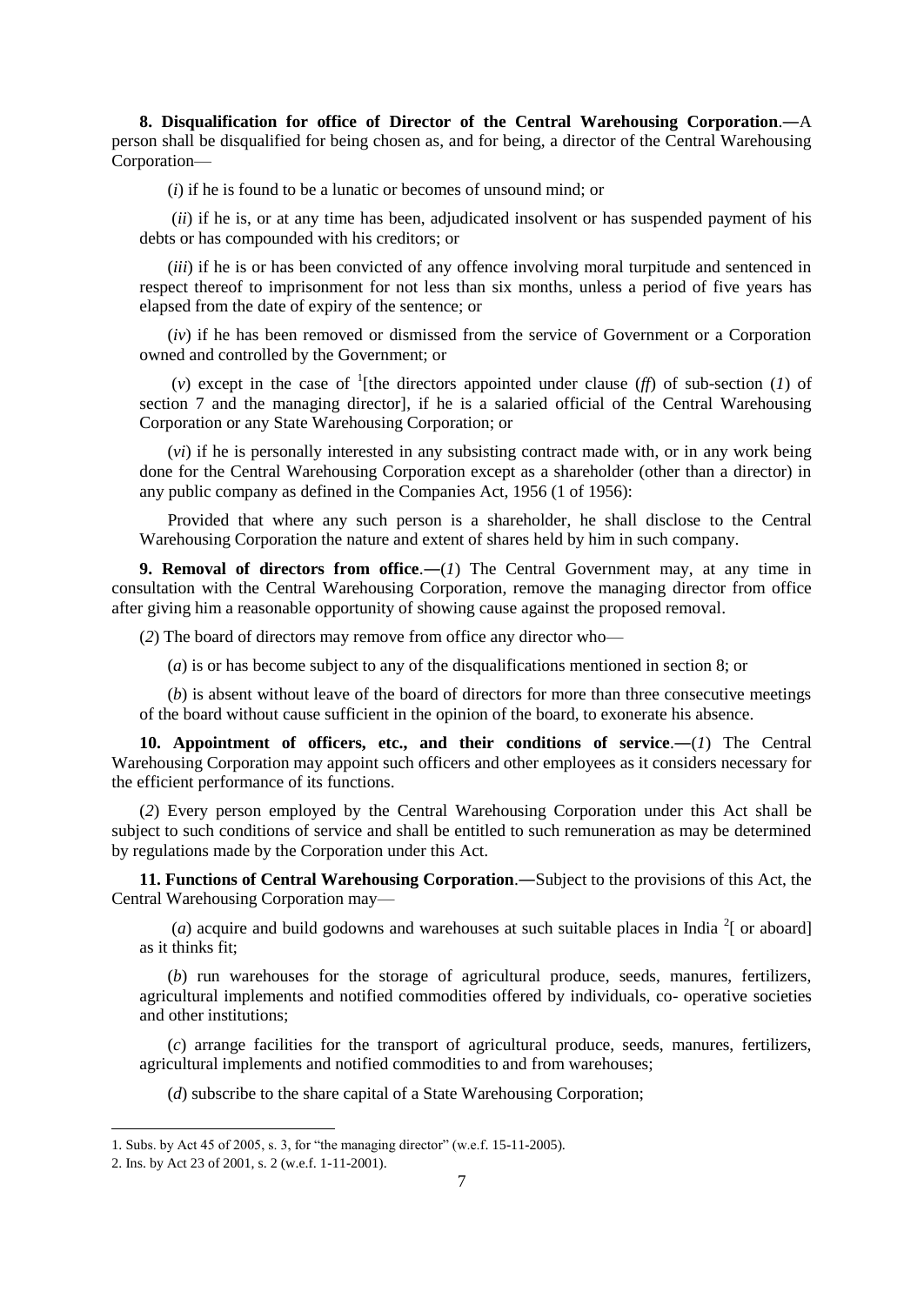(*e*) act as agent of the Government for the purposes of the purchase, sale, storage and distribution of agricultural produce, seeds, manures, fertilizers, agricultural implements and notified commodities;  $1**$ 

 $2\mu$  enter into, with the previous approval of the Central Government, joint ventures with any corporation established by or under any Central Act or any State Act or with any company formed and registered under the Companies Act, 1956 (1 of 1956) including foreign company or through its subsidiary companies, for carrying out the purposes of this Act.

*Explanation*.―For the purposes of this clause, the expression "foreign company" shall have the meaning assigned to it under clause (*23A*) of section 2 of the Income-tax Act, 1961 (43 of 1961).

(*eb*) establish subsidiary companies; and]

(*f*) carry out such other functions as may be prescribed.

**12. Executive Committee**.―(*1*) There shall be an Executive Committee of the Central Warehousing Corporation which shall consist of—

(*a*) the Chairman  $3***$  of the board of directors;

(*b*) the managing director; and

(*c*) two other directors chosen by the Corporation in the prescribed manner.

<sup>4</sup>[(2) The Chairman of the board of directors shall be the Chairman of the Executive Committee.]

(*3*) Subject to the general control, direction and superintendence of the board of directors, the Executive Committee shall be competent to deal with any matter within the competence of the Central Warehousing Corporation.

**13. Meetings of the Corporation.**— (*1*) The annual general meeting of the Central Warehousing Corporation (hereinafter referred to as the annual general meeting) shall be held every year either at its head-office or at any other office of the Corporation within six months of the close of the financial year, and any other general meeting may be convened by the board of directors at any other time.

(*2*) The shareholders present at the annual general meeting shall be entitled to discuss the annual accounts, the report of the board of directors on the working of the Corporation during the year under report, as well as the auditors' report on the annual balance-sheet and accounts.

(*3*) The board of directors of the Central Warehousing Corporation shall, on the requisition of one-third of the number of shareholders of the Corporation, call a special meeting of the Corporation.

(*4*) The requisition for a special meeting under sub-section (*3*) shall state the object of the meeting, and shall be signed by the requisitionists and deposited at the head-office of the Corporation, and may consist of several documents in like form each signed by one or more requisitionists.

(*5*) If the board of directors of the Central Warehousing Corporation do not proceed within twenty-one days from the date of the requisition being so deposited to cause the special meeting to be called, the requisitionists, or a majority of them, may, themselves call the meeting, but in either case, the meeting so called shall be held within three months from the date of the deposit of the requisition.

(*6*) The Central Warehousing Corporation shall observe such rules of procedure in regard to the transaction of business at its meetings (including the quorum at meetings) as may be provided by regulations made by the Central Warehousing Corporation under this Act.

<sup>1.</sup> The word "and" omitted by Act 23 of 2001, s. 2 (w.e.f. 1-11-2001).

<sup>2.</sup> Ins. by s. 2, *ibid.* (w.e.f. 1-11-2001).

<sup>3.</sup> The word "and the Vice-Chairman" omitted by Act 45 of 2005, s. 4 (w.e.f. 15-11-2005).

<sup>4.</sup> Subs. by s. 4, *ibid*., for sub-section (*2*) (w.e.f. 15-11-2005).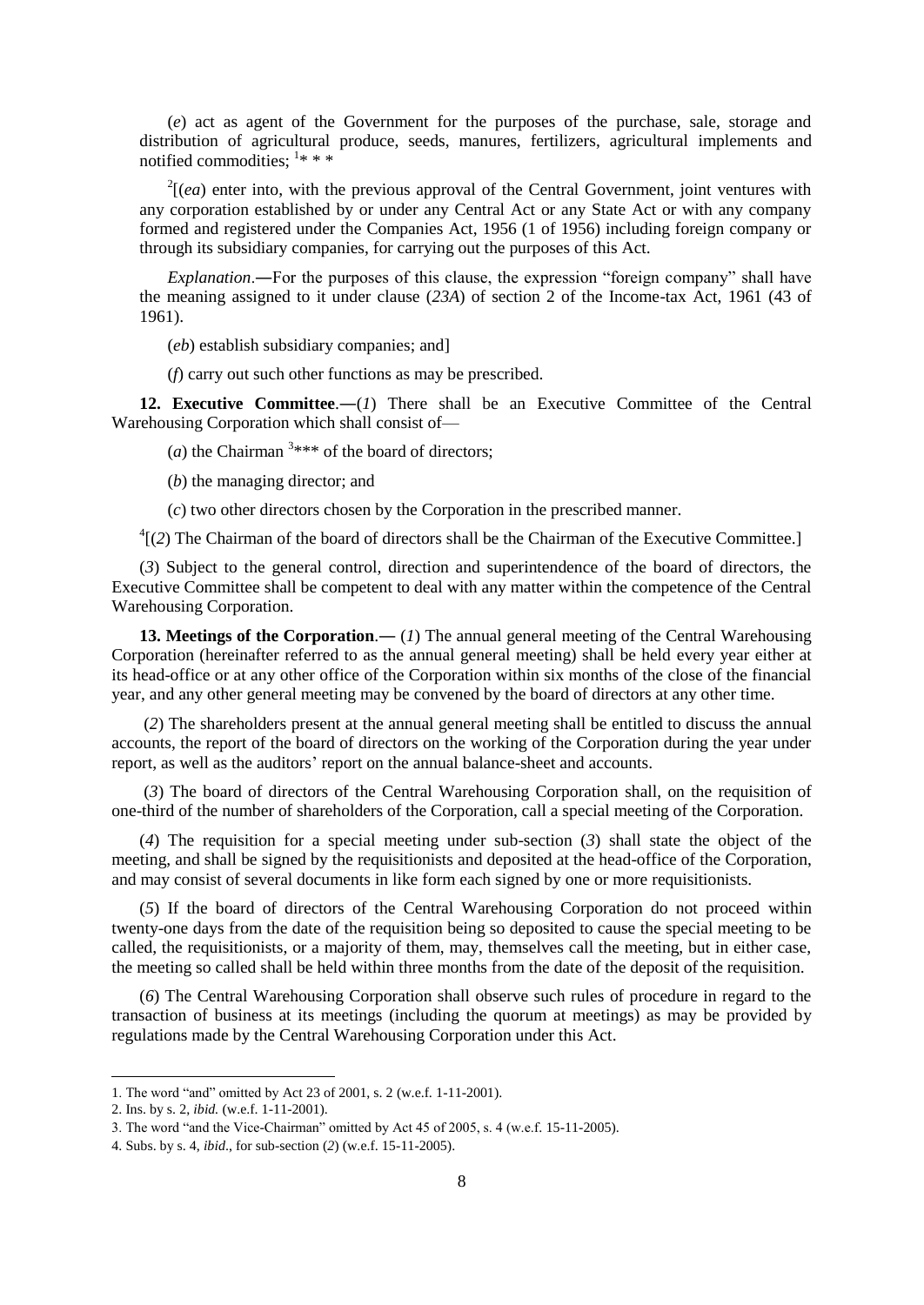14. Grants and loans by the Central Government.—(1) The Central Government may, after due appropriation made by Parliament by law in this behalf, pay to the Central Warehousing Corporation for the purposes of either fund maintained by the Corporation—

(*a*) by way of grants, such sums of money as the Central Government may consider necessary; and

(*b*) by way of loans, such sums of money on such terms and conditions as the Central Government may determine;

(*2*) When making a payment under sub-section (*1*), the Central Government shall specify the fund for the purposes of which the payment is made.

**15. Corporation to maintain two funds.** —The Central Warehousing Corporation shall maintain two separate funds, namely:―

(*a*) the Central Warehousing Fund (hereinafter referred to as the Warehousing Fund); and

(*b*) the General Fund.

**16. Warehousing Fund.**—(*1*) To the Warehousing Fund shall be credited—

(*a*) all moneys and other securities transferred to the Central Warehousing Corporation under clause (*c*) of sub-section (*2*) of section 43;

(*b*) such grants and loans as the Central Government may make for the purposes of the Warehousing Fund; and

(*c*) such sums of money as may, from time to time, be realised out of the loans made from the Warehousing Fund or from interest on loans or dividends on investments made from that fund.

(*2*) The Warehousing Fund shall be applied—

(*a*) for advancing loans to State Governments on such terms and conditions as the Central Warehousing Corporation may deem fit for the purpose of enabling them to subscribe to the share capital of State Warehousing Corporations;

(*b*) for advancing loans and granting subsidies to State Warehousing Corporations or to State Governments on such terms and conditions as the Central Warehousing Corporation may deem fit for the purpose of promoting the warehousing and storage of agricultural produce and notified commodities, otherwise than through co-operative societies;

 $\Gamma$ <sup>1</sup>[(*c*) for meeting the expenses incurred in relation to the training of personnel, or publicity and propaganda, for the purpose of promoting warehousing and storage of agricultural produce and notified commodities;

(*d*) for meeting the expenses, including the salary, allowances and other remuneration of the officers and other employees, incurred in relation to the administration of the Warehousing Fund.]

**17. General Fund.**—(*1*) To the General Fund shall be credited—

(*a*) all sums received by the Central Warehousing Corporation other than those referred to in sub-section (*1*) of section 16; and

(*b*) such grants and loans as the Central Government may make for the purposes of the General Fund.

(*2*) The General Fund shall be applied—

(*a*) for meeting the salary, allowances and other remuneration of the officers and other employees of the Central Warehousing Corporation;

(*b*) for meeting the other administrative expenses of the Corporation; and

 $\overline{a}$ 

<sup>1.</sup> Ins. by Act 42 of 1976, s. 4 (w.e.f. 24-3-1976).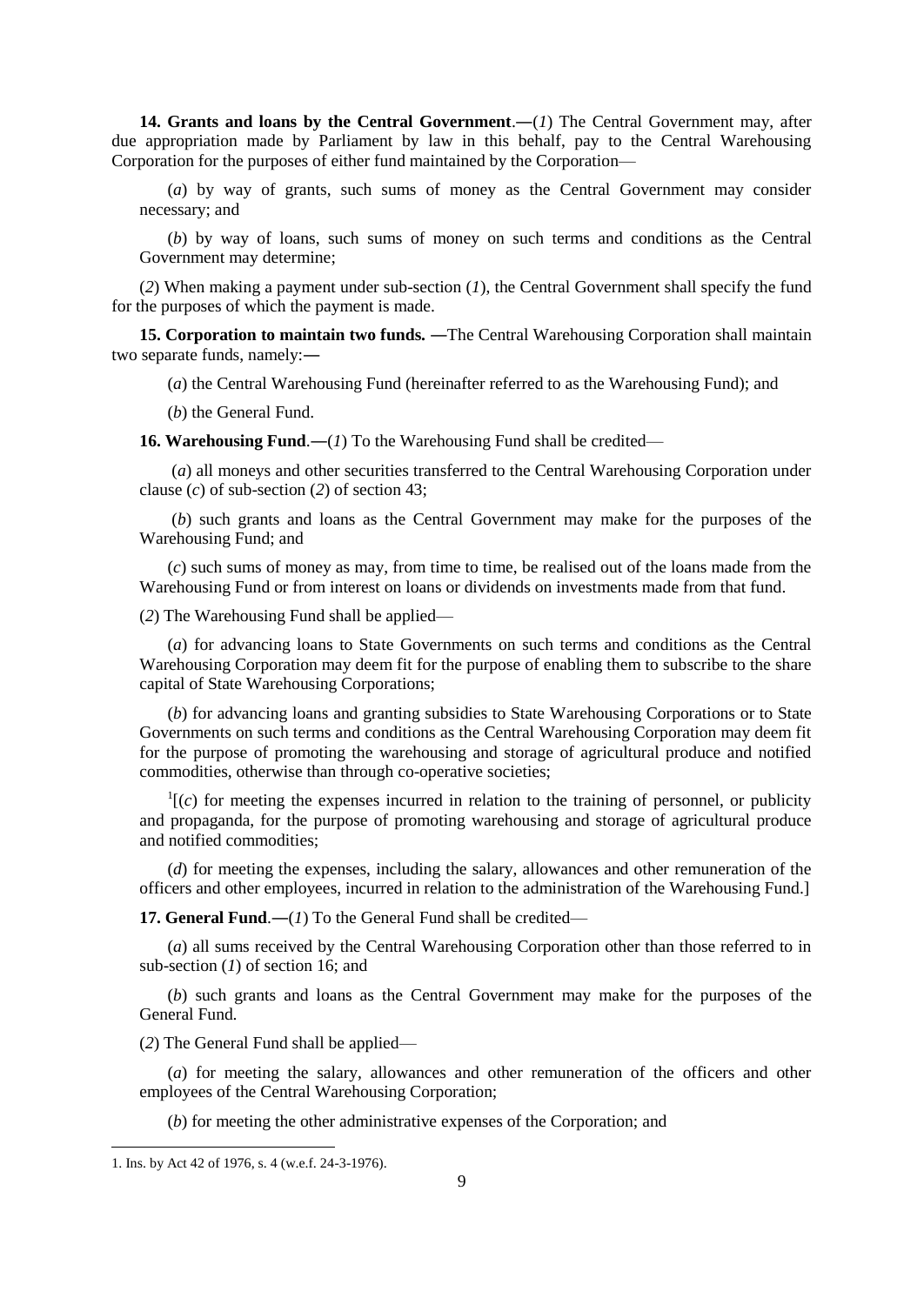(*c*) for carrying out the purposes of this Act:

<sup>1</sup>[Provided that the General Fund shall not be applied for meeting the expenses referred to in clause (*c*) or clause (*d*) of sub-section (*2*) of section 16.]

## CHAPTER III

#### STATE WAREHOUSING CORPORATIONS

**18. State Warehousing Corporations.—(1)** The State Government may, by notification in the Official Gazette and with the approval of the Central Warehousing Corporation, establish a Warehousing Corporation for the State under such name as may be specified in the notification.

(*2*) A State Warehousing Corporation established under sub-section (*1*) shall be a body corporate by the name notified under that sub-section, having perpetual succession and a common seal, with power to acquire, hold and dispose of property and to contract, and may, by the said name, sue and be sued.

(*3*) The head-office of a State Warehousing Corporation shall be at such place within the State as may be notified in the Official Gazette.

(*4*) Notwithstanding anything contained in sub-sections (*1*), (*2*) and (*3*), it shall not be necessary for the State Government to establish a Corporation under sub-section (*1*) where, under clause (*g*) of sub-section (*2*) of section 43, a Corporation is deemed to be established for that State under this Act.

**19. Share capital and shareholders.—(***1***)** The authorised capital of a State Warehousing Corporation shall be such sum not exceeding two crores of rupees as may be prescribed, divided into shares of the face value of one hundred rupees each, of which such number as may be determined by the Corporation in consultation with the State Government shall be issued in the first instance and the remaining shares may be issued, from time to time, as and when the Corporation may deem fit after consultation with the Central Warehousing Corporation and with the sanction of the State Government:

<sup>2</sup>[Provided that in respect of any State Warehousing Corporation the Central Government may, after consultation with the State Government concerned, from time to time and by order notified in the Official Gazette, increase the maximum limit of the authorised capital aforesaid to such extent and in such manner as the Central Government may determine.]

(*2*) Of the share capital issued in the first instance and of any subsequent issue of such capital, the Central Warehousing Corporation shall, in any case where the State Government has subscribed for fifty per cent. of such capital, subscribe for the remaining fifty per cent. of the capital.

**20. Management of a State Warehousing Corporation**.―(*1*) The general superintendence and management of the affairs of a State Warehousing Corporation shall vest in a board of directors which shall consist of the following, namely:―

(*a*) five directors nominated by the Central Warehousing Corporation, of whom one shall be nominated in consultation with the State Bank and one at least shall be a non-official;

(*b*) five directors nominated by the State Government; and

(*c*) a managing director, appointed by the State Government in consultation with the directors referred to in clauses (*a*) and  $(b)$  and  $\overline{3}$  [under intimation to] with the previous approval of the Central Warehousing Corporation.

(*2*) The Chairman of the board of directors shall be appointed by the State Government from among the directors of the State Warehousing Corporation with the previous approval of the Central Warehousing Corporation.

1

<sup>1.</sup> The proviso ins. by Act 42 of 1976, s. 5 (w.e.f. 24-3-1976).

<sup>2.</sup> The proviso ins. by s. 6, *ibid.* (w.e.f. 24-3-1976).

<sup>3.</sup> Subs. by Act 23 of 2001, s. 3, for "with the previous approval of" (w.e.f. 1-11-2001).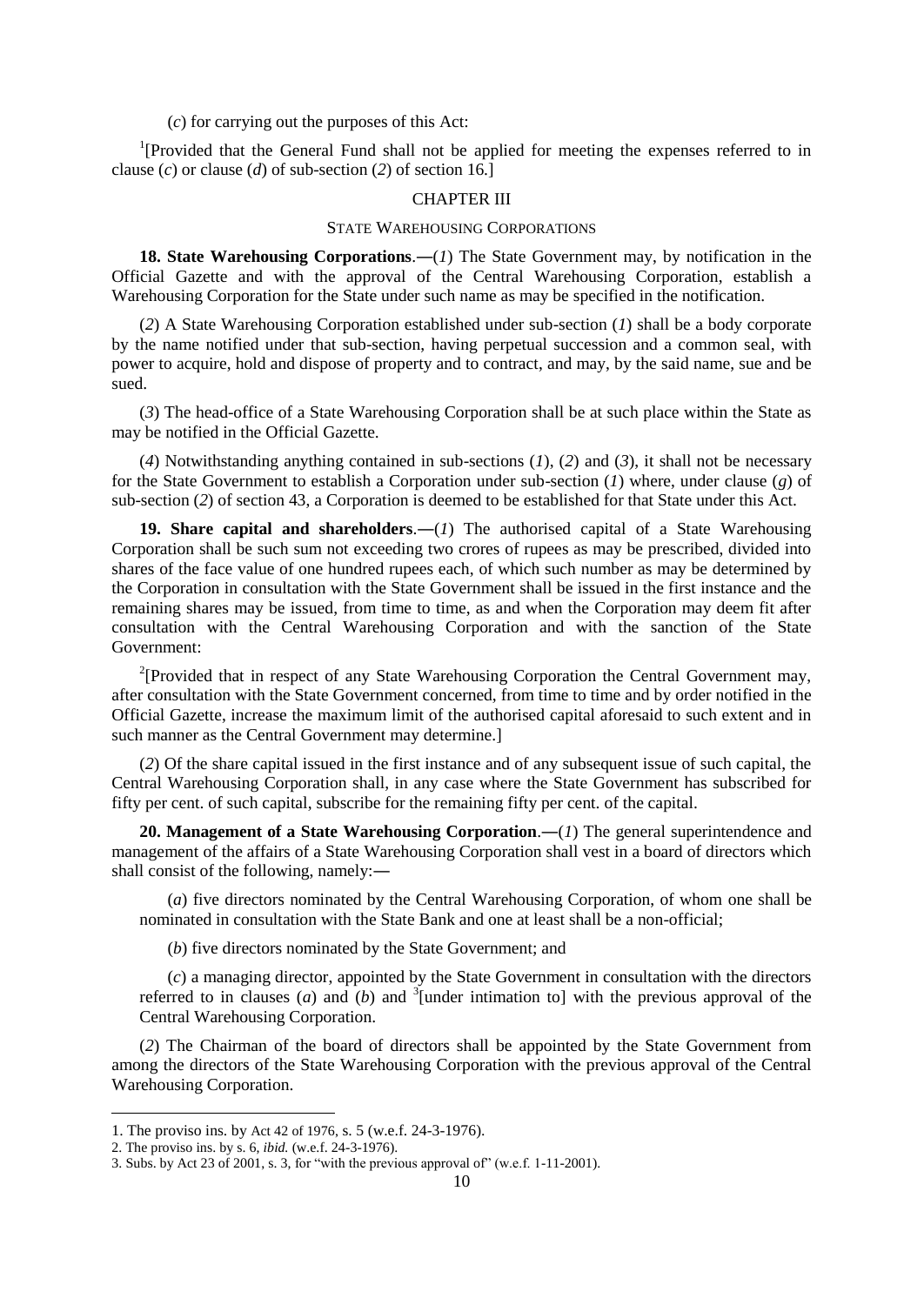(*3*) The managing director shall—

(*a*) exercise such powers and perform such duties as the board of directors or the State Warehousing Corporation may entrust or delegate to him; and

(*b*) receive such salary and allowances as the State Warehousing Corporation may, in consultation with the Central Warehousing Corporation, and with previous approval of the State Government, fix.

(*4*) The board of directors shall act on business principles having regard to public interest and shall be guided by such instructions on questions of policy as may be given to them by the State Government or the Central Warehousing Corporation.

(*5*) If any doubt arises as to whether a question is or is not a question of policy, or, if the State Government and the Central Warehousing Corporation give conflicting instructions, the matter shall be referred to the Central Government whose decision thereon shall be final.

(*6*) The directors of a State Warehousing Corporation, other than the managing director, shall be entitled to receive by way of remuneration such sums as may be prescribed:

Provided that no official director shall be entitled to receive any remuneration other than any allowances admissible to him under the rules regulating his conditions of service.

(*7*) The term of office of, and the manner of filling casual vacancies among, directors shall be such as may be prescribed.

**21. Disqualification for office of director of the corporation**.― A person shall be disqualified for being chosen as, and for being, a director of a State Warehousing Corporation—

(*i*) if he is found to be a lunatic or becomes of unsound mind; or

(*ii*) if he is, or at any time has been, adjudicated insolvent or has suspended payment of his debts or has compounded with his creditors; or

(*iii*) if he is or has been convicted of any offence involving moral turpitude and sentenced in respect thereof to imprisonment for not less than six months, unless a period of five years has elapsed from the date of expiry of the sentence; or

(*iv*) if he has been removed or dismissed from service of Government or a corporation owned and controlled by the Government; or

(*v*) except in the case of the managing director, if he is a salaried official of  $\frac{1*}{1*}$  a State Warehousing Corporation; or

(*vi*) if he is personally interested in a subsisting contract made with, or in any work being done for, the State Warehousing Corporation except as a shareholder (other than a director) in any public company as defined in the Companies Act, 1956 (1 of 1956):

Provided that where any such person is a shareholder, he shall disclose to the Warehousing Corporation the nature and extent of the shares held by him in such company.

**22. Removal of directors from office.**— (1) The State Government may, at any time,  $^{2}$ [under intimation to] of the Central Warehousing Corporation, remove the managing director from office after giving him a reasonable opportunity of showing cause against the proposed removal.

(*2*) The board of directors may remove from office any director who—

**.** 

(*a*) is or has become subject to any of the disqualifications mentioned in section 21; or

<sup>1.</sup> The words "the Central Warehousing Corporation or" omitted by Act 23 of 2001, s. 4 (w.e.f. 1-11-2001).

<sup>2.</sup> Subs. by s. 5, *ibid*., for "with the previous approval of" (w.e.f. 1-11-2001).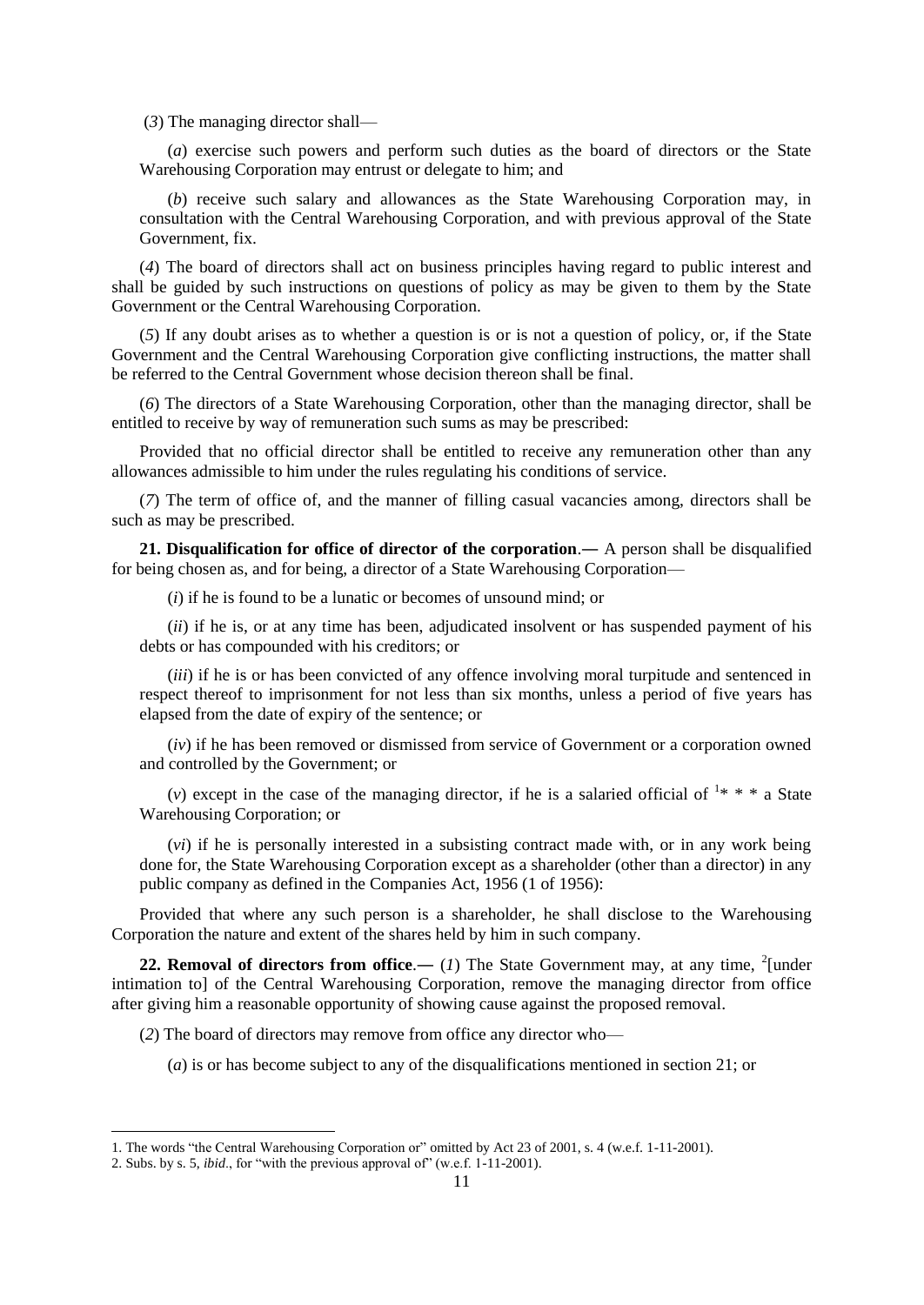(*b*) is absent without leave of the board of directors for more than three consecutive meetings of the board without cause sufficient, in the opinion of the board, to exonerate his absence.

**23. Appointment of officers, etc., and their conditions of service.— (***1***) A State Warehousing** Corporation may appoint such officers and other employees as it considers necessary for the efficient performance of its functions.

(*2*) Every person employed by a State Warehousing Corporation under this Act shall be subject to such conditions of service and shall be entitled to such remuneration as may be determined by regulations made by the Corporation under this Act.

**24. Functions of the State Warehousing Corporation**.― Subject to the provisions of this Act, a State Warehousing Corporation may—

(*a*) acquire and build godowns and warehouses at such places within the State as it may, <sup>1</sup>[after consultation with] the Central Warehousing Corporation, determine;

(*b*) run warehouses in the State for the storage of agricultural produce, seeds, manures, fertilizers, agricultural implements and notified commodities;

(*c*) arrange facilities for the transport of agricultural produce, seeds, manures, fertilizers, agricultural implements and notified commodities to and from warehouses;

(*d*) act as an agent of the Central Warehousing Corporation or of the Government for the purposes of the purchase, sale, storage and distribution, of agricultural produce, seeds, manures, fertilizers, agricultural implements and notified commodities;  $2$ \* \* \*

 $3[(da)$  enter into, with the previous approval of the State Government, joint ventures with the Central Warehousing Corporation; and]

(*e*) carry out such other functions as may be prescribed.

**25. Executive Committee**.―(*1*) There shall be an Executive Committee of a State Warehousing Corporation which shall consist of—

(*a*) the Chairman of the board of directors;

(*b*) the managing director; and

(*c*) three other directors chosen in the prescribed manner, of whom one shall be a director referred to in clause (*a*) of sub-section (*1*) of section 20.

(*2*) The Chairman of the board of directors shall be the Chairman of the Executive Committee.

(*3*) Subject to any general or special directions as the board of directors may, from time to time, give, the Executive Committee shall be competent to deal with any matter within the competence of the State Warehousing Corporation.

#### CHAPTER IV

#### FINANCE, ACCOUNTS AND AUDIT

**26. Submission of programme of activities and financial estimates**.―(*1*) Every Warehousing Corporation shall prepare before the commencement of each year a statement of programme of its activities during the forthcoming year as well as a financial estimate in respect thereof.

(*2*) A statement prepared under sub-section (*1*) shall, not later than three months before the commencement of each year, be submitted for approval—

(*a*) in the case of the Central Warehousing Corporation, to the Central Government;

<sup>1.</sup> Subs. by Act 23 of 2001, s. 6, for "with the previous approval of" (w.e.f. 1-11-2001).

<sup>2.</sup> The word "and" omitted by s. 6, *ibid*. (w.e.f. 1-11-2001).

<sup>3.</sup> Ins. by s. 6, *ibid*. (w.e.f. 1-11-2001).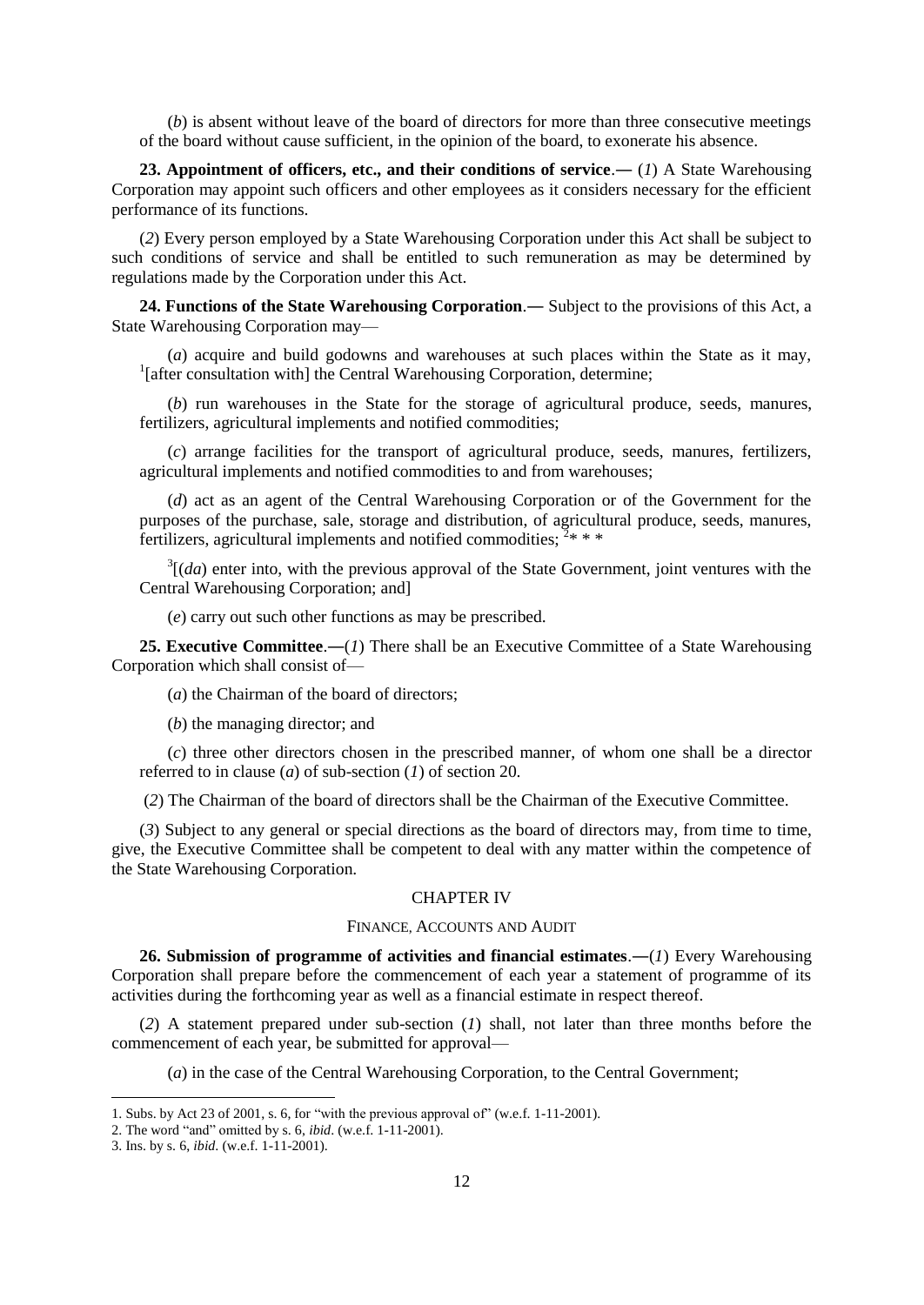(*b*) in the case of a State Warehousing Corporation, to the Central Warehousing Corporation and the State Government.

(*3*) The statement and the financial estimate of a Warehousing Corporation referred to in sub-section (*1*) may, with the approval of the Central Government in the case of the Central Warehousing Corporation, or with the approval of the Central Warehousing Corporation and the State Government in the case of a State Warehousing Corporation, be revised by the Warehousing Corporation.

**27. Borrowing powers of Warehousing Corporation**.― (*1*) A Warehousing Corporation may, in consultation with the Reserve Bank and with the previous approval of the appropriate Government, issue and sell bonds and debentures carrying interest for the purpose of raising funds:

Provided that the total amount of bonds and debentures issued and outstanding and of the other borrowings of the Corporation shall not at any time exceed ten times the amount of the paid-up share capital and the reserve fund of the Corporation.

(*2*) A Warehousing Corporation may, for the purpose of carrying out its functions under this Act, borrow money―

(*i*) from the Reserve Bank, or

(*ii*) from the State Bank, for such periods for which, and upon any of the securities against which, it is authorised to advance and lend moneys, under the provisions of  $\,1$ [the State Bank of India Act, 1955 (23 of 1955), or]

 $2$ [(*iii*) from any <sup>3</sup>[scheduled bank], or

(*iv*) from such insurance company, investment trust or other financial institution as may be approved by the Central Government in this behalf.]

(*3*) Subject to the proviso to sub-section (*1*), the Central Warehousing Corporation may borrow money from the Central Government and a State Warehousing Corporation may borrow money from the State Government and the Central Warehousing Corporation on such securities and on such terms and conditions as may be agreed upon between the borrowing Corporation and the lender, in each case.

(*4*) The bonds and debentures of a Warehousing Corporation may be guaranteed by the appropriate Government as to the repayment of principal and the payment of interest at such rate as may be fixed by the appropriate Government on the recommendation of the board of directors of the Corporation at the time the bonds or debentures are issued.

**28. Deposit account**.―All moneys belonging to a Warehousing Corporation shall be deposited in the Reserve Bank or the State Bank <sup>4</sup>[or any nationalised bank] or, subject to any rules made under this Act, in <sup>5</sup>[any other scheduled bank] or co-operative bank.

**29. Investment of funds**.― A Warehousing Corporation may invest its funds in the securities of the Central or any State Government or in such other manner as may be prescribed by the appropriate Government.

**30. Disposal of profits**.― (*1*) Every Warehousing Corporation shall establish a reserve fund out of its annual net profits.

1

<sup>1.</sup> Subs. by Act 42 of 1976, s. 7, for "the State Bank of India Act, 1955 (23 of 1955)" (w.e.f. 24-3- 1976).

<sup>2.</sup> Ins. by s. 7, *ibid*. (w.e.f. 24-3-1976).

<sup>3.</sup> Subs. by Act 45 of 2005, s. 5, for "nationalised bank" (w.e.f. 15-11-2005).

<sup>4.</sup> Ins. by Act 42 of 1976, s. 8 (w.e.f. 24-3-1976).

<sup>5.</sup> Subs. by s. 8, *ibid*., for "any scheduled bank" (w.e.f. 24-3- 1976).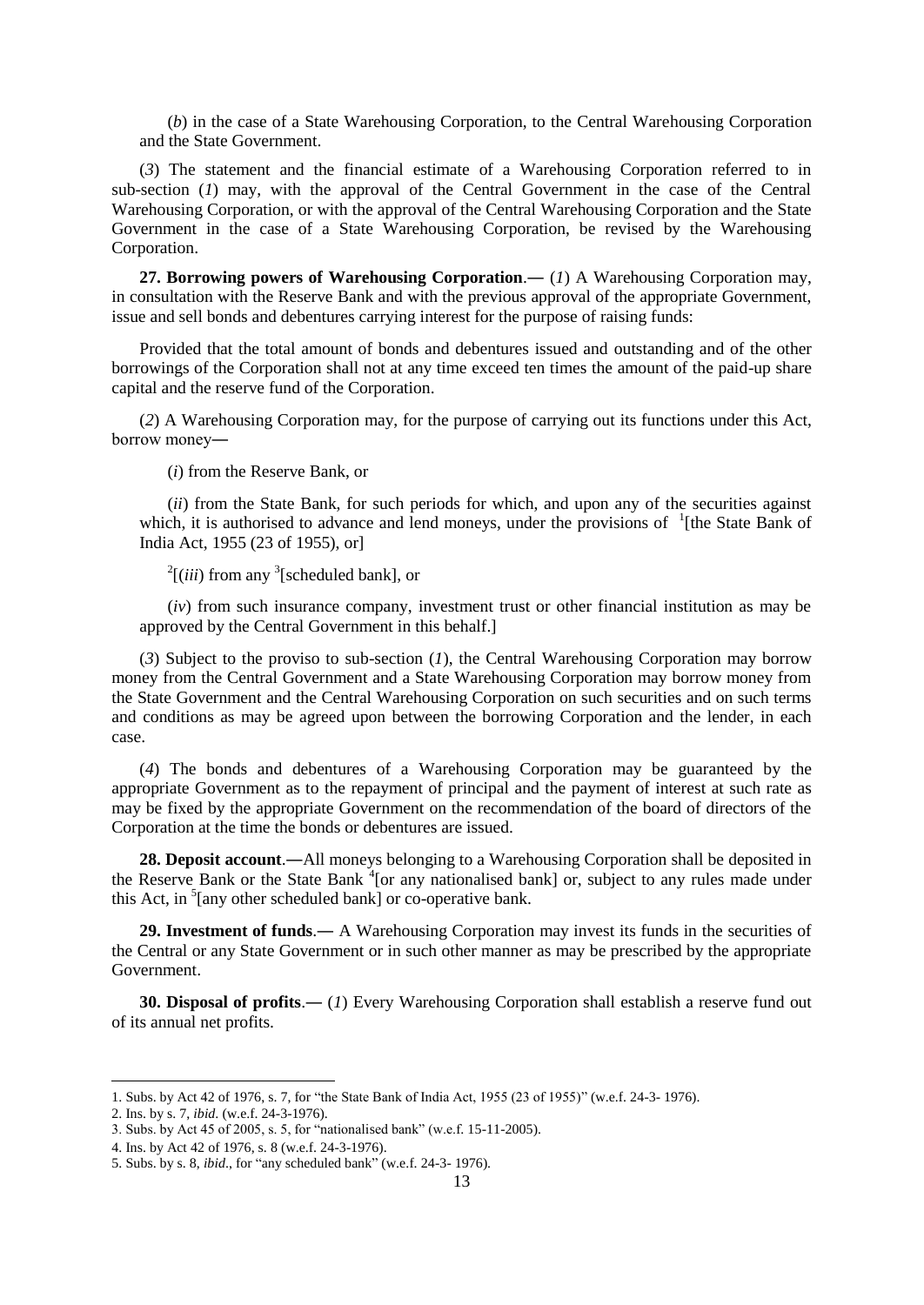(*2*) After making provision for bad and doubtful debts, depreciation on assets and all other matters which are usually provided for by companies registered and incorporated under the Companies Act, 1956 (1 of 1956), a Warehousing Corporation may, out of its net annual profits, declare a dividend:

Provided that for so long as the reserve fund is less than the paid-up share capital of the Central Warehousing Corporation and until there has been repaid to the Central Government such sum, if any, as that Government may have paid under a guarantee given in pursuance of sub-section (*1*) of section 5 or sub-section (*4*) of section 27, the rate of such dividend, in the case of the Central Warehousing Corporation, shall not exceed the rate guaranteed by the Central Government under subsection (*1*) of section 5.

**31. Accounts and audit of Warehousing Corporation**.― (*1*) Every Warehousing Corporation shall maintain proper accounts and other relevant records and prepare an annual statement of accounts including the profit and loss account and the balance sheet in such form as may be prescribed:

Provided that, in the case of the Central Warehousing Corporation, the accounts relating to the Warehousing Fund and the General Fund shall be maintained separately.

(*2*) The accounts of a Warehousing Corporation shall be audited by an auditor duly qualified to act as an auditor of companies under section 226 of the Companies Act, 1956 (1 of 1956).

(*3*) The said auditor shall be appointed by the appropriate Government on the advice of the Comptroller and Auditor-General of India.

(*4*) The auditor shall be supplied with a copy of the annual balance sheet and the profit and loss account of the Warehousing Corporation and it shall be his duty to examine them together with the accounts and vouchers relating thereto, and he shall have a list delivered to him of all books kept by the Corporation and shall at all reasonable times have access to the books, accounts and other documents of the Corporation and may require from any officer of the Corporation such information and explanations as the auditor may think necessary for the performance of his duties as auditor.

(*5*) The auditor shall make a report to the shareholders on the accounts examined by him and on the annual balance sheet and the profit and loss account and in every such report, he shall state whether in his opinion the accounts give a true and fair view—

(*a*) in the case of the balance sheet, of the state of the Corporation's affairs at the end of its financial year, and

(*b*) in the case of the profit and loss account, of the profit or loss for its financial year,

and in case he has called for any explanation or information from the officers, whether it has been given and whether it is satisfactory.

(*6*) The appropriate Government may, after consultation with the Comptroller and Auditor-General of India at any time issue directions to the auditor requiring him to report to the appropriate Government upon the adequacy of measures taken by a Warehousing Corporation for the protection of its shareholders and creditors or upon the sufficiency of his procedure in auditing the accounts of the Corporation and may enlarge or extend the scope of the audit or direct that a different procedure in audit may be adopted or direct that any other examination may be made by the auditor if in the opinion of the appropriate Government public interest so requires.

(*7*) A Warehousing Corporation shall send a copy of every report of the auditor to the Comptroller and Auditor-General of India and to the Central Government at least one month before it is placed before the shareholders.

(*8*) Notwithstanding anything hereinbefore contained in this section, the Comptroller and Auditor-General of India may, either of his own motion or on a request received in this behalf from the appropriate Government, undertake in respect of a Warehousing Corporation such audit and at such time as he may consider necessary: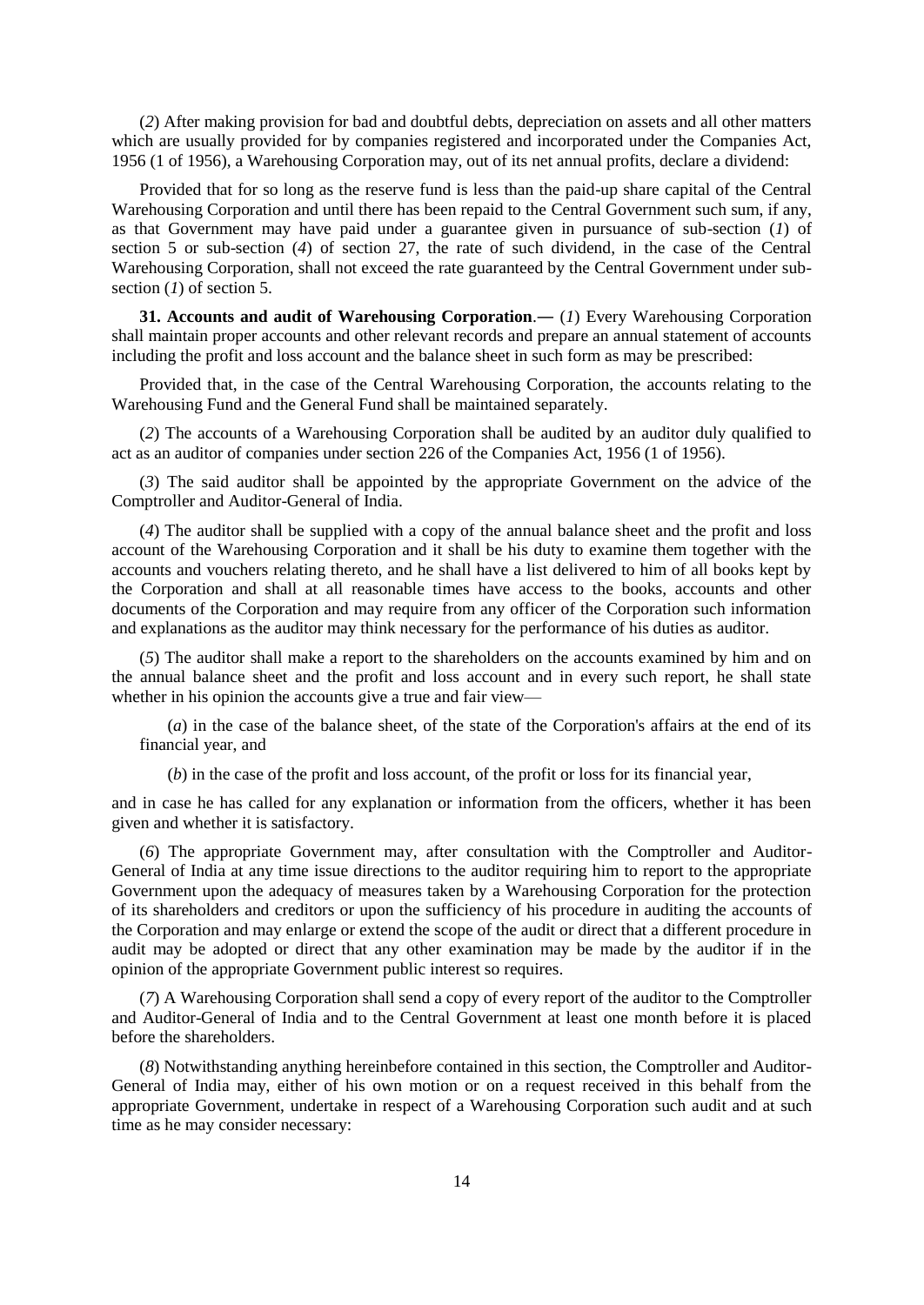Provided that where the Central Government is required to make any payment on account of the guarantee given by it under sub-section (*1*) of section 5, such audit shall be undertaken by the Comptroller and Auditor-General of India or any person authorised by him in this behalf.

(*9*) The Comptroller and Auditor-General of India and any person authorised by him in connection with the audit of the accounts of a Warehousing Corporation shall have the same rights, privileges and authority in connection with such audit as the Comptroller and Auditor-General has in connection with the audit of Government accounts and in particular, shall have the right to demand the production of books, accounts, connected vouchers and other documents and papers and to inspect the office of the Corporation.

(*10*) The annual accounts of a Warehousing Corporation together with the audit report thereon shall be placed before the annual general meeting of the Corporation within six months of the close of the financial year.

(*11*) Every audit report under this section shall be forwarded to the appropriate Government within a month of its being placed before the annual general meeting and that Government shall as soon thereafter as may be cause the same to be laid before both Houses of Parliament or the Legislature of the State, as the case may be.

<sup>1</sup>[31A. Returns and reports.— A Warehousing Corporation shall furnish to the appropriate Government such returns, statistics, accounts and other information with respect to its property or activities as that Government may, from time to time, require.]

#### CHAPTER V

#### **MISCELLANEOUS**

**32. Vacancies, etc., not to invalidate acts and proceedings of Warehousing Corporations**.―No act or proceeding of a Warehousing Corporation shall be invalid by reason only of the existence of any vacancy among its directors or any defect in the constitution thereof.

**33. Delegation**.―A Warehousing Corporation may, by general or special order in writing, delegate to the Secretary or other officer of the Corporation, subject to such conditions and limitations, if any, as may be specified in the order, such of its powers and functions under this Act as it may deem necessary for the efficient performance of its functions.

**34. Voting rights of shareholders**.―In any meeting of the shareholders of a Warehousing Corporation, every member shall have one vote in respect of each share held by him in the Corporation.

**35. Disputes between Central Warehousing Corporation and State Warehousing Corporation**.― If there is any difference of opinion between the Central Warehousing Corporation and a State Warehousing Corporation regarding their respective functions and powers under this Act, such difference shall be referred to the Central Government whose decision thereon shall be final.

**36. Declaration of fidelity and secrecy**.―Every director, auditor, officer or other employee of a Warehousing Corporation shall, before entering upon his duties, make a declaration of fidelity and secrecy in the form set out in the Schedule.

**37. Indemnity of directors**.―(*1*) Every director of a Warehousing Corporation shall be indemnified by the Corporation concerned against all losses and expenses incurred in the discharge of his duties except such as are caused by his own wilful act or default.

(*2*) A director of a Warehousing Corporation shall not be responsible for any other director or for any officer or other employee of the Corporation or for any loss or expense resulting to the Corporation by the insufficiency or deficiency of value of, or title to, any property or security acquired or taken on behalf of the Corporation in good faith, or by the wrongful act of any person

<sup>1.</sup> Ins. by Act 42 of 1976, s. 9 (w.e.f. 24-3-1976).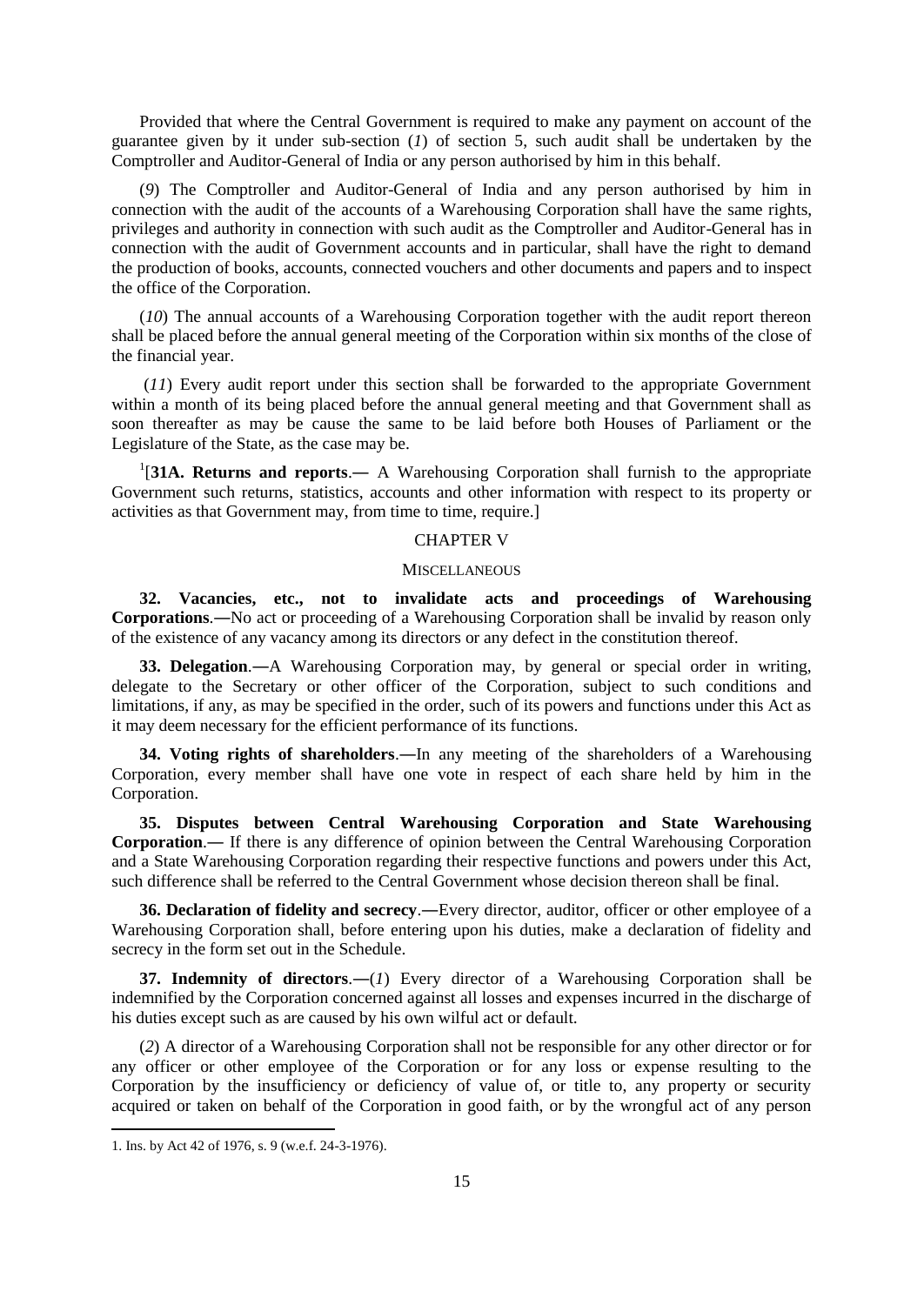under obligation to the Corporation or by anything done in good faith in the execution of the duties of his office or in relation thereto.

**38. Offences.**— (*1*) Whoever, without the consent in writing of a Warehousing Corporation, uses the name of that Corporation in any prospectus or advertisement, shall be punishable with imprisonment which may extend to six months, or with fine which may extend to one thousand rupees, or with both.

(*2*) No court shall take cognizance of any offence under sub-section (*1*) otherwise than on a complaint in writing by an officer authorised in this behalf by the Warehousing Corporation concerned.

**39. Provisions relating to income-tax and super-tax**.―For the purposes of the Income-tax Act, 1961 (43 of 1961), a Warehousing Corporation shall be deemed to be a company within the meaning of that Act and shall be liable to income-tax and super-tax accordingly on its income, profits and gains:

Provided that, in the case of the Central Warehousing Corporation, any sum paid by the Central Government under the guarantee given in pursuance of sub-section  $(1)$  of section 5 or, in the case of a Warehousing Corporation, any sum paid by the Central or a State Government under any guarantee given in pursuance of sub-section (*4*) of section 27 shall not be treated as income, profits and gains of a Warehousing Corporation, and any interest on the debentures or bonds issued by that Corporation out of such sums shall not be treated as expenditure incurred by it:

Provided further that in the case of any shareholder or debenture-holder, such portion of a dividend or interest as has been paid out of any such sum advanced by the Central Government shall be deemed to be his income from interest on securities declared to be income-tax-free within the meaning of section 86 of that Act.

**40. Winding up of Warehousing Corporations**.―No provision of law relating to the winding up of companies or corporations shall apply to a Warehousing Corporation and any such Corporation shall not be placed in liquidation save by order of the appropriate Government and in such manner as it may direct.

**41. Power to make rules**.―(*1*) The appropriate Government may, by notification in the Official Gazette, make rules to carry out the purposes of this Act.

(2) Without prejudice to the generality of the foregoing power, such rules may provide for—

(*a*) the additional functions which a Warehousing Corporation may perform;

(*b*) the manner of nomination and election of the directors of the Central Warehousing Corporation and the period within which such directors shall be nominated or elected;

(*c*) the term of office of, and the manner of filling casual vacancies among, and the remuneration payable to, the directors of a Warehousing Corporation;

(*d*) the manner of choosing directors on the Executive Committee of a Warehousing Corporation;

 $(e)$  the authorised capital of a State Warehousing Corporation<sup>1</sup>[within the maximum limit specified by or under sub-section (*1*) of section 19];

(*f*) the form of the annual statement of accounts and the balance sheet to be prepared by a Warehousing Corporation;

(*g*) the deposit of moneys of a Warehousing Corporation in a scheduled bank or a cooperative bank;

 $\overline{a}$ 

<sup>1.</sup> Subs. by Act 42 of 1976, s. 10, for "within the limit specified in sub-section (*1*) of section 19" (w.e.f. 24-3- 1976).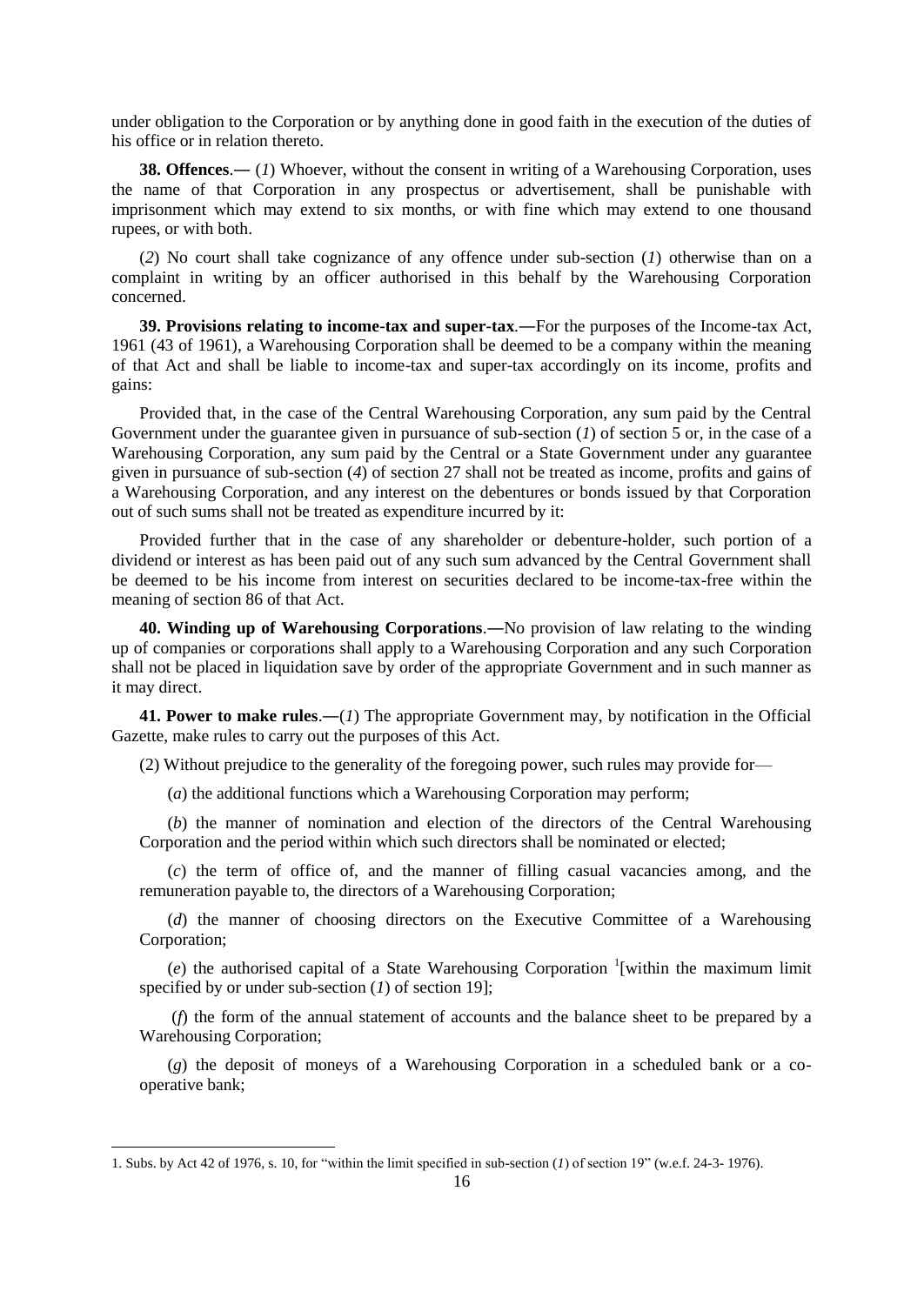(*h*) the manner of issuing shares of a Warehousing Corporation, the calls to be made in respect thereof, and all other matters incidental to the issue of shares;

 $\frac{1}{i}$  (*i*) the form and manner in which returns, statistics, accounts and other information are to be furnished, under section 31A, by a Warehousing Corporation;]

 $2^2$ [(*j*)] any other matter which has to be or may be prescribed.

(*3*) Every rule made by the Central Government under this section shall be laid as soon as may be after it is made, before each House of Parliament while it is in session for a total period of thirty days which may be comprised in one session or in two or more successive sessions, and  $3$ [if before the expiry of the session immediately following the session] or the successive sessions aforesaid, both Houses agree in making any modification in the rule or both Houses agree that the rule should not be made, the rule shall thereafter have effect only in such modified form or be of no effect, as the case may be; so however that any such modification or annulment shall be without prejudice to the validity of anything previously done under that rule.

**42. Power of Warehousing Corporations to make regulations**.―(*1*) A Warehousing Corporation may, with the previous sanction of the appropriate Government, by notification in the Official Gazette, make regulations not inconsistent with this Act and the rules made thereunder to provide for all matters for which provision is necessary or expedient for the purposes of giving effect to the provisions of this Act.

(*2*) In particular, and without prejudice to the generality of the foregoing power, such regulations may provide for—

(*a*) the conditions of service of, and the remuneration payable to, the officers and other employees of a Warehousing Corporation;

(*b*) the manner in which, and the conditions subject to which, shares of the Central Warehousing Corporation may be transferred;

(*c*) the manner in which meetings of a Warehousing Corporation and the Executive Committee thereof shall be convened, the fees for attending such meetings and the procedure to be followed thereat;

(*d*) the duties and conduct of officers and employees of a Warehousing Corporation;

(*e*) the powers and duties which may be entrusted or delegated to the managing director of a Warehousing Corporation;

(*f*) generally, the efficient conduct of the affairs of a Warehousing Corporation.

(*3*) The appropriate Government may, by notification in the Official Gazette, rescind any regulation which it has sanctioned and thereupon the regulation shall cease to have effect.

**43. Repeal and savings**.―(*1*) With effect from the date on which the Central Warehousing Corporation is established under section 3, the Agricultural Produce (Development and Warehousing) Corporations Act, 1956 (28 of 1956), in so far as it has not been repealed by the National Co-operative Development Corporation Act, 1962 (26 of 1962), shall stand repealed.

(*2*) Notwithstanding such repeal,―

(*a*) the shares allotted and the share certificates issued by the Central Warehousing Corporation established under the repealed Act (hereinafter referred to as the said Corporation) shall be deemed to have been allotted and issued by the Corporation established under section 3 of

1

<sup>1.</sup> Ins. by Act 42 of 1976, s. 10 (w.e.f. 24-3-1976).

<sup>2.</sup> Clause (*i*) re-lettered as clause (*j*) thereof by s. 10, *ibid*. (w.e.f. 24-3-1976).

<sup>3.</sup> Subs. by s. 10, *ibid*., for "if, before the expiry of the session in which it is so laid" (w.e.f. 24-3-1976).